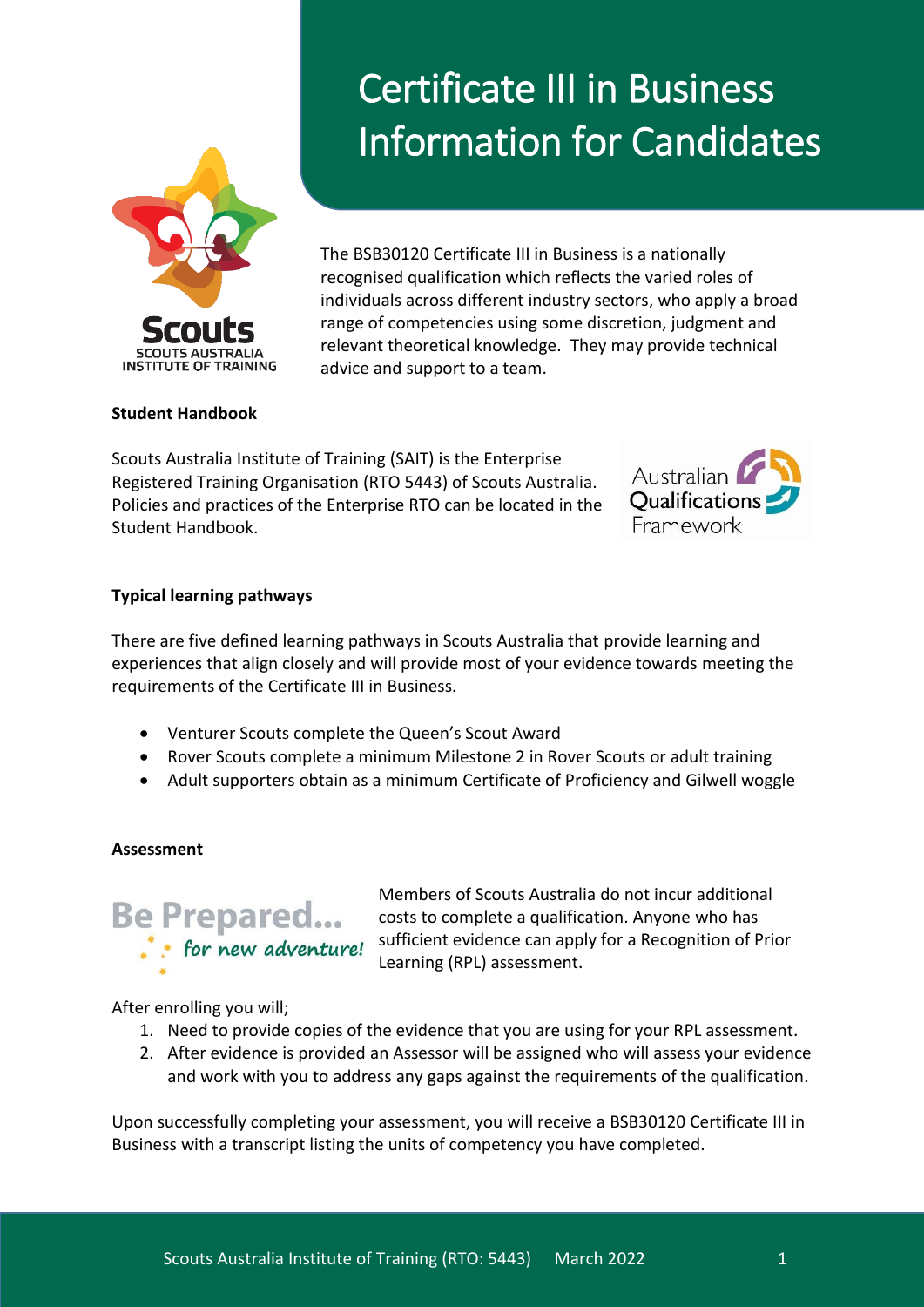#### **Learning electives**

There are a range of e-Learning modules at [https://training.scouts.com.au](https://training.scouts.com.au/) that provide additional learning opportunities and evidence towards the Certificate III in Business.

- o WHS for Scouting
- o Being Inclusive
- o Plan> Do> Review>
- o Building Resilience
- o Minimal Environmental Impact Practices
- o Anger Management
- o Assertiveness
- o Communication
- o Relationship Skills
- o Managing Conflict
- o Delegation
- o Negotiation
- o Bullying

## **Additional evidence which may be requested**

- Providing a copy of your Resume or Curriculum Vitae is usually very beneficial.
- Minutes from Unit / Group Council meeting/s
- Letter of recommendation or reference
- Copies of existing qualifications
- A copy of your Branch membership report
- RPL Assessment Tool Kit. If required this will be provided by your Branch Commissioner for Vocational Education and Training (VET) or your Assessor

## **Qualification requirements**

The Certificate III in Business requires the completion of thirteen (13) units of competency.

- Six (6) core units which everyone must complete, plus
- 7 elective units, of which:
	- o 2 elective units must be selected from Group A
	- o 1 elective unit must be selected from Group B
	- o for the remaining 4 elective units they may be selected from the listed electives, or
	- $\circ$  if not listed, up to 3 units may be selected from a Certificate II, Certificate III or Certificate IV from this or any other currently endorsed Training Package qualification or accredited course.

The six (6) core units which everyone must complete are:

BSBCRT311 Apply critical thinking skills in a team environment BSBPEF201 Support personal wellbeing in the workplace BSBSUS211 Participate in sustainable work practices BSBTWK301 Use inclusive work practices BSBWHS311 Assist with maintaining workplace safety BSBXCM301 Engage in workplace communication

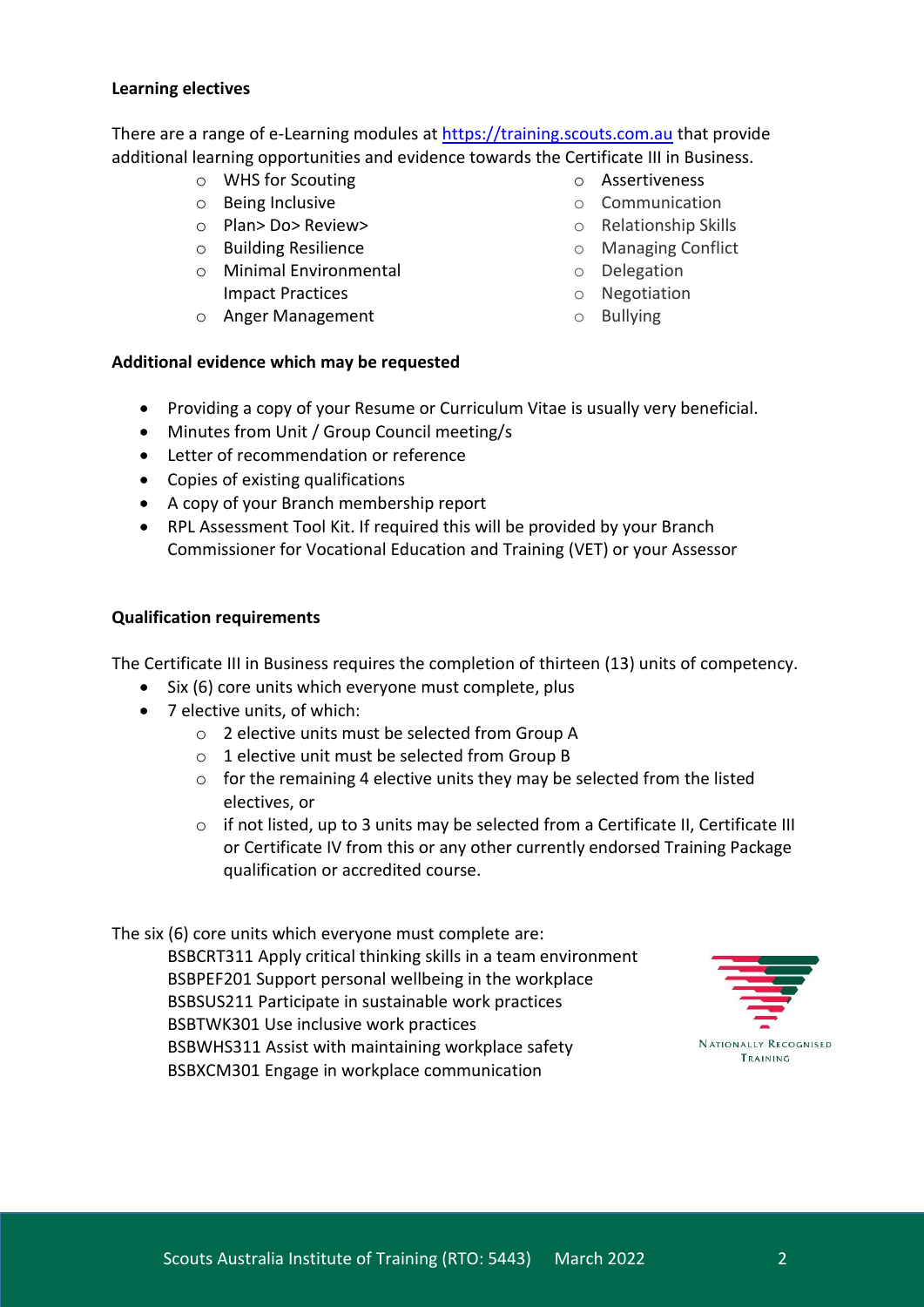# **Certificate III in Business: Potential outcomes – Range of elective options** (Assessor discretion advised)

| <b>Venturer Scout</b>                    | <b>Rover Scout</b>                 | <b>Youth Program Leaders</b>             | <b>Program Support Leaders</b>     | <b>Certificate III in Active</b> |
|------------------------------------------|------------------------------------|------------------------------------------|------------------------------------|----------------------------------|
|                                          |                                    |                                          |                                    | <b>Volunteering</b>              |
| <b>BSBDAT201 Collect and record data</b> | BSBDAT201 Collect and record data  | <b>BSBDAT201 Collect and record data</b> | BSBDAT201 Collect and record data  |                                  |
| (Group A)                                | (Group A)                          | (Group A)                                | (Group A)                          |                                  |
| BSBTEC202 Use digital technologies       | BSBTEC202 Use digital technologies | BSBTEC202 Use digital technologies       | BSBTEC202 Use digital technologies |                                  |
| to communicate in a work                 | to communicate in a work           | to communicate in a work                 | to communicate in a work           |                                  |
| environment (Group A)                    | environment (Group A)              | environment (Group A)                    | environment (Group A)              |                                  |
| BSBWRT311 Write simple                   | <b>BSBWRT311 Write simple</b>      | BSBWRT311 Write simple                   | <b>BSBWRT311 Write simple</b>      |                                  |
| documents (Group A)                      | documents (Group A)                | documents (Group A)                      | documents (Group A)                |                                  |
| BSBPEF301 Organise personal work         | BSBPEF301 Organise personal work   | BSBPEF301 Organise personal work         | BSBPEF301 Organise personal work   | BSBPEF301 Organise personal work |
| priorities (Group B)                     | priorities (Group B)               | priorities (Group B)                     | priorities (Group B)               | priorities (BSBWOR301)           |
| BSBSTR301 Contribute to                  | BSBSTR301 Contribute to            | BSBSTR301 Contribute to                  | BSBSTR301 Contribute to            |                                  |
| continuous improvement (Group B)         | continuous improvement (Group B)   | continuous improvement (Group B)         | continuous improvement (Group B)   |                                  |
|                                          |                                    | BSBOPS302 Identify business risk         | BSBOPS302 Identify business risk   |                                  |
|                                          |                                    | (Group B)                                | (Group B)                          |                                  |
|                                          | BSBPMG430 Undertake project        |                                          | BSBPMG430 Undertake project        |                                  |
|                                          | work (Group B)                     |                                          | work (Group B)                     |                                  |
| BSBXTW301 Work in a team                 | BSBXTW301 Work in a team           | BSBXTW301 Work in a team                 | BSBXTW301 Work in a team           |                                  |
| BSBPEF302 Develop self-awareness         | BSBPEF302 Develop self-awareness   |                                          |                                    |                                  |
|                                          | <b>BSBLDR301 Support effective</b> | <b>BSBLDR301 Support effective</b>       | <b>BSBLDR301 Support effective</b> |                                  |
|                                          | workplace relationships            | workplace relationships                  | workplace relationships            |                                  |
| * BSBPEF202 Plan and apply time          | * BSBPEF202 Plan and apply time    | * BSBPEF202 Plan and apply time          |                                    |                                  |
| management                               | management                         | management                               |                                    |                                  |
|                                          | * CHCCOM002 Use communication      | * CHCCOM002 Use communication            | * CHCCOM002 Use communication      | CHCCOM002 Use communication to   |
|                                          | to build relationships             | to build relationships                   | to build relationships             | build relationships              |
| * CHCDIV001 Work with diverse            | * CHCDIV001 Work with diverse      | * CHCDIV001 Work with diverse            | * CHCDIV001 Work with diverse      | CHCDIV001 Work with diverse      |
| people                                   | people                             | people                                   | people                             | people                           |
|                                          |                                    | * CHCLEG001 Work legally and             | * CHCLEG001 Work legally and       | CHCLEG001 Work legally and       |
|                                          |                                    | ethically                                | ethically                          | ethically                        |
| * CHCVOL001 Be an effective              | * CHCVOL001 Be an effective        | * CHCVOL001 Be an effective              | * CHCVOL001 Be an effective        | CHCVOL001 Be an effective        |
| volunteer                                | volunteer                          | volunteer                                | volunteer                          | volunteer                        |

 $\bullet$  External electives have a preceding asterisk (\*).